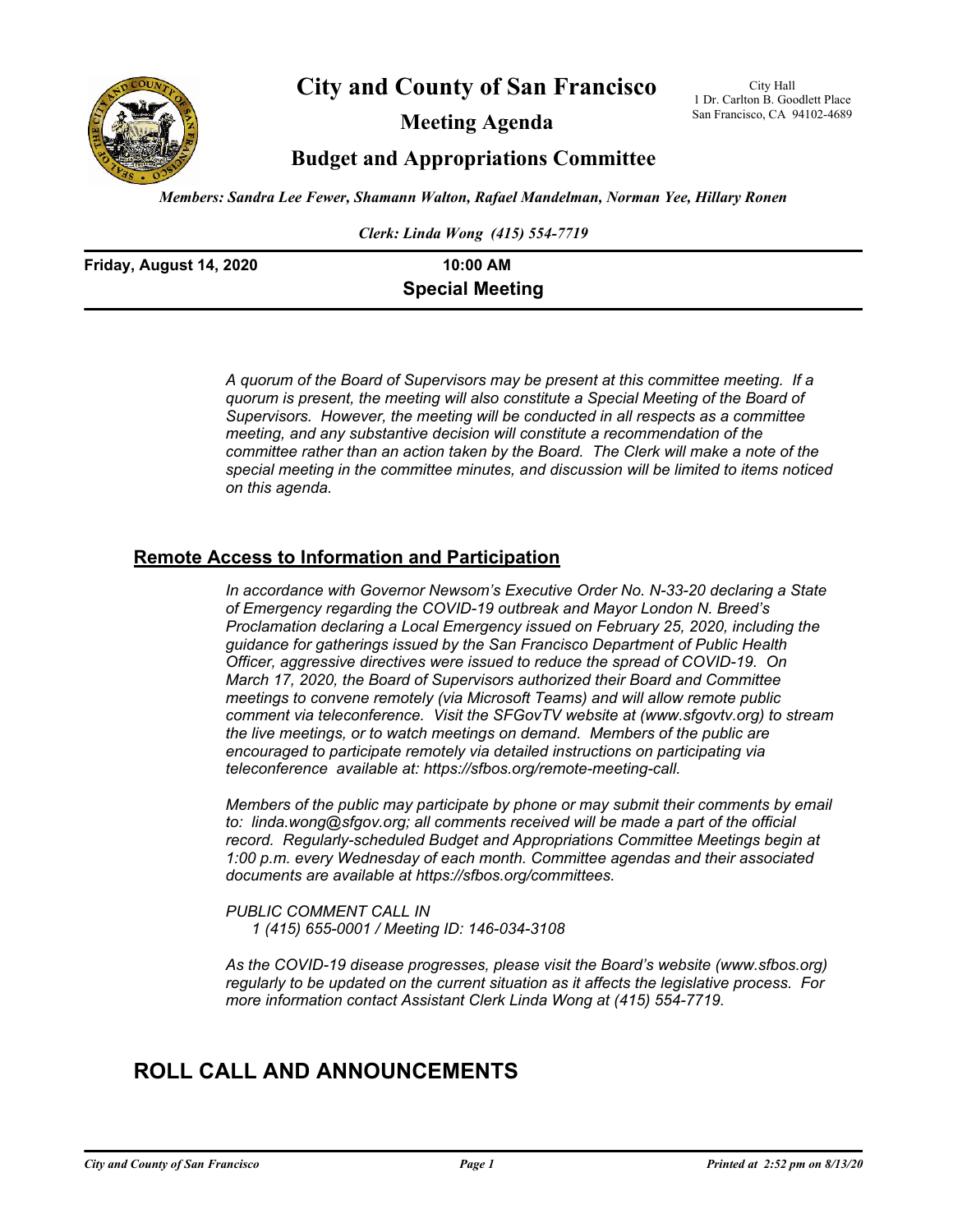# **AGENDA CHANGES**

# **REGULAR AGENDA**

**1. 200567**

## **[Budget and Appropriation Ordinance for Departments - FYs 2020-2021 and 2021-2022]**

**Sponsor: Mayor**

Budget and Appropriation Ordinance appropriating all estimated receipts and all estimated expenditures for Departments of the City and County of San Francisco as of July 31, 2020, for the FYs ending June 30, 2021, and June 30, 2022.

(Fiscal Impact; No Budget and Legislative Analyst Report)

7/31/20; RECEIVED FROM DEPARTMENT.

8/4/20; ASSIGNED to the Budget and Appropriations Committee.

*The following departments are scheduled to appear before the Budget and Appropriations Committee on August 14, 2020:*

*City Administrator, Office of the Technology, Department of Public Works Fire Department Emergency Management, Department of Police Department Police Accountability, Department of Superior Court Adult Probation Department Juvenile Probation Department Public Defender, Office of the District Attorney, Office of the Sheriff's Department*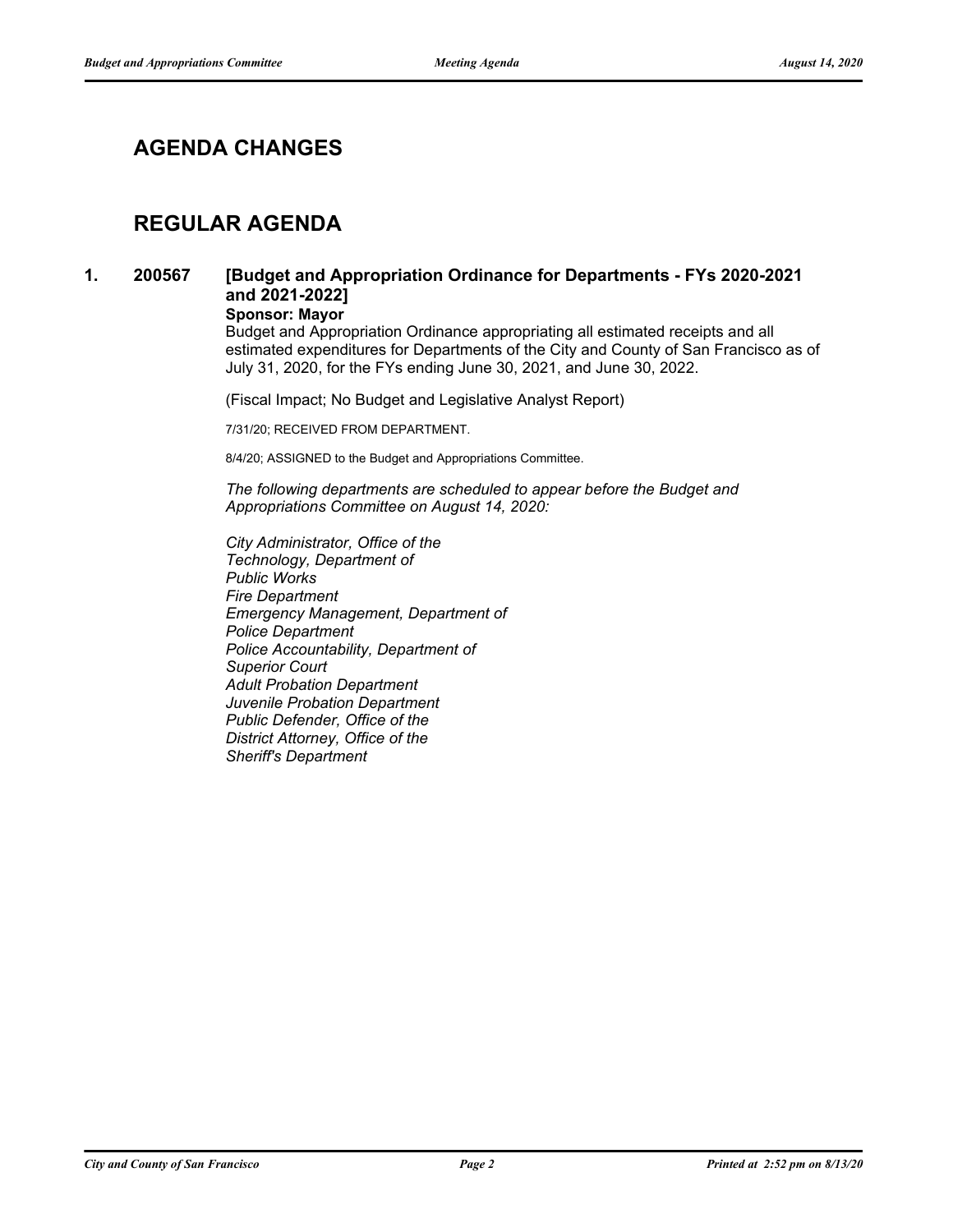#### **2. 200568 [Annual Salary Ordinance - FYs 2020-2021 and 2021-2022] Sponsor: Mayor**

Annual Salary Ordinance enumerating positions in the Annual Budget and Appropriation Ordinance for the FYs ending June 30, 2021, and June 30, 2022, continuing, creating, or establishing these positions; enumerating and including therein all positions created by Charter or State law for which compensations are paid from City and County funds and appropriated in the Annual Appropriation Ordinance; authorizing appointments or continuation of appointments thereto; specifying and fixing the compensations and work schedules thereof; and authorizing appointments to temporary positions and fixing compensations therefore.

(Fiscal Impact; No Budget and Legislative Analyst Report)

7/31/20; RECEIVED FROM DEPARTMENT.

8/4/20; ASSIGNED to the Budget and Appropriations Committee.

*The following departments are scheduled to appear before the Budget and Appropriations Committee on August 14, 2020:*

*City Administrator, Office of the Technology, Department of Public Works Fire Department Emergency Management, Department of Police Department Police Accountability, Department of Superior Court Adult Probation Department Juvenile Probation Department Public Defender, Office of the District Attorney, Office of the Sheriff's Department*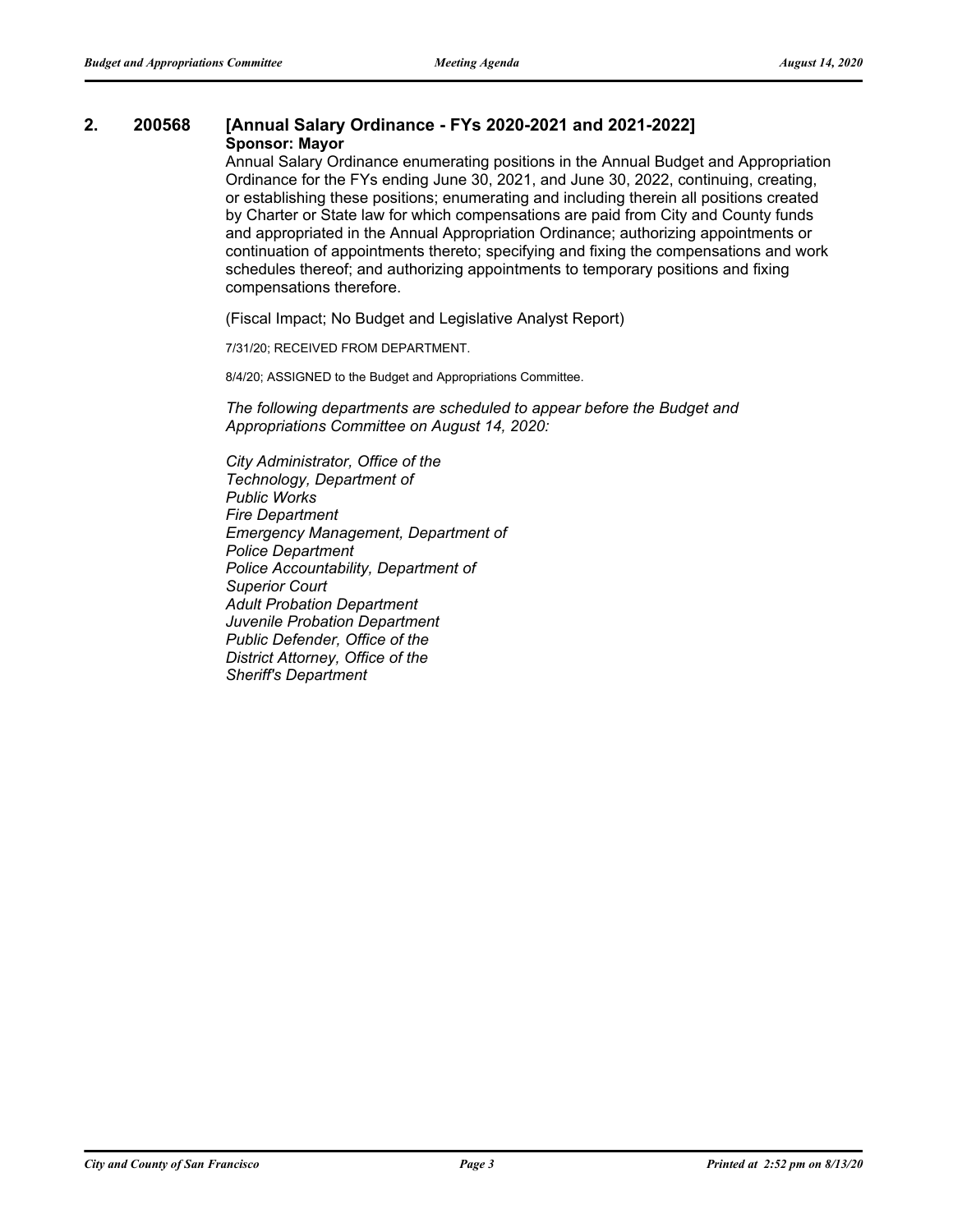#### **[Authorizing Refunding Certificates of Participation - Multiple Capital Improvement Projects - Not to Exceed \$97,500,000] 3. 200841 Sponsor: Mayor**

Ordinance authorizing the execution and delivery of Certificates of Participation, in one or more series from time to time, evidencing and representing an aggregate principal amount of not to exceed \$97,500,000 ("Certificates") to prepay certain certificates of participation that financed and refinanced various capital improvement projects; approving the form of a Fourth Supplement to Trust Agreement between the City and County of San Francisco ("City") and U.S. Bank National Association, as trustee ("Trustee") (including certain indemnities contained therein); approving respective forms of a Fourth Supplement to Property Lease and a Fourth Supplement to Project Lease, each between the City and the Trustee, for the lease and lease back of all or a portion of certain real property and improvements owned by the City and located at 375 Laguna Honda Boulevard within the City and at 1 Moreland Drive, San Bruno, California, or other property as determined by the Director of Public Finance; approving the form of Escrow Agreement (including certain indemnities contained therein), between the City and U.S. Bank National Association, as escrow agent ("Escrow Agent"); approving the form of an Official Notice of Sale and a Notice of Intention to Sell the Certificates; approving the form of an official statement in preliminary and final form; approving the form of a purchase contract between the City and one or more initial purchasers of the Certificates; approving the form of a Continuing Disclosure Certificate; granting general authority to City officials to take necessary actions in connection with the authorization, sale, execution and delivery of the Certificates; approving modifications to documents; and ratifying previous actions taken in connection therewith, as defined herein.

(Fiscal Impact; No Budget and Legislative Analyst Report)

7/31/20; RECEIVED FROM DEPARTMENT.

8/4/20; ASSIGNED to the Budget and Appropriations Committee.

#### **[Deappropriation - Series 2010A Refunding Certificates of Participation - \$4,636,200; Appropriation - Including Deappropriated Funds \$102,136,200 and Certificates of Participation Refunding Proceeds \$97,500,000 - FY2020-2021] 4. 200842**

### **Sponsor: Mayor**

Ordinance deappropriating \$4,636,200 of Series 2010A Refunding Certificates of Participation prior reserve funds and appropriating \$102,136,200 of Refunding Certificates of Participation Series 2020-R1 including deappropriated funds and \$97,500,000 of one or more series of Refunding Certificates of Participation proceeds for FY2020-2021.

(Fiscal Impact; No Budget and Legislative Analyst Report)

7/31/20; RECEIVED FROM DEPARTMENT.

8/4/20; ASSIGNED to the Budget and Appropriations Committee.

# **ADJOURNMENT**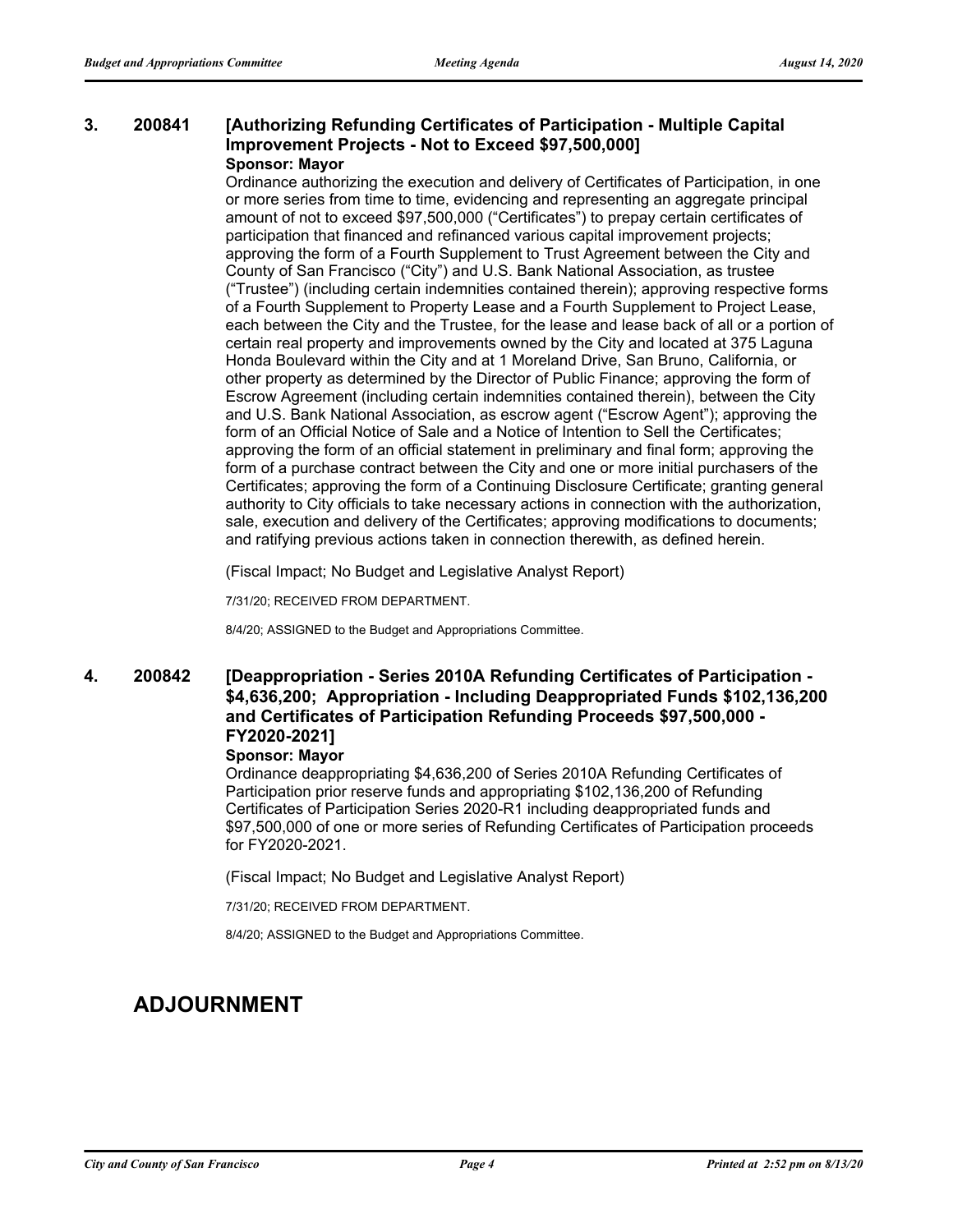# **LEGISLATION UNDER THE 30-DAY RULE**

*NOTE: The following legislation will not be considered at this meeting. Board Rule 3.22 provides that when an Ordinance or Resolution is introduced which would CREATE OR REVISE MAJOR CITY POLICY, the Committee to which the legislation is assigned shall not consider the legislation until at least thirty days after the date of introduction. The provisions of this rule shall not apply to the routine operations of the departments of the City or when a legal time limit controls the hearing timing. In general, the rule shall not apply to hearings to consider subject matter when no legislation has been presented, nor shall the rule apply to resolutions which simply URGE action to be taken.*

*(There is no legislation pending under the 30-Day Rule.)*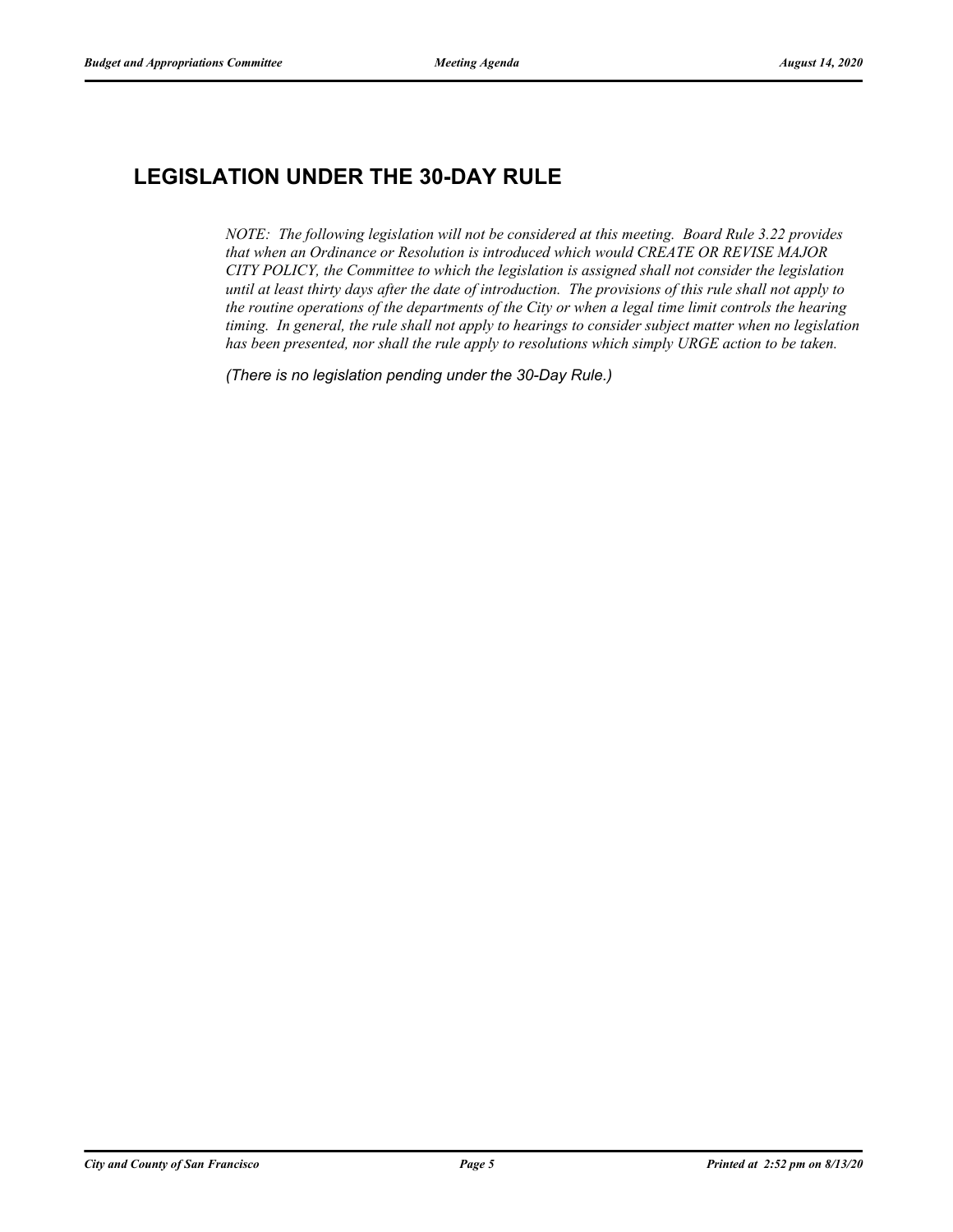### **Agenda Item Information**

Each item on the Consent or Regular agenda may include the following documents:

- 1) Legislation
- 2) Budget and Legislative Analyst report
- 3) Department or Agency cover letter and/or report
- 4) Public correspondence

These items will be available for review at City Hall, 1 Dr. Carlton B. Goodlett Place, Room 244, Reception Desk.

### **Meeting Procedures**

The Board of Supervisors is the legislative body of the City and County of San Francisco. The Board has several standing committees where ordinances and resolutions are the subject of hearings at which members of the public are urged to testify. The full Board does not hold a second public hearing on measures which have been heard in committee.

Board procedures do not permit: 1) persons in the audience to vocally express support or opposition to statements by Supervisors or by other persons testifying; 2) ringing and use of cell phones, pagers, and similar sound-producing electronic devices; 3) bringing in or displaying signs in the meeting room; and 4) standing in the meeting room.

Each member of the public will be allotted the same maximum number of minutes to speak as set by the President or Chair at the beginning of each item or public comment, excluding City representatives, except that public speakers using interpretation assistance will be allowed to testify for twice the amount of the public testimony time limit. If simultaneous interpretation services are used, speakers will be governed by the public testimony time limit applied to speakers not requesting interpretation assistance. Members of the public who want a document displayed should provide in advance of the meeting to the Clerk of the Board (bos.legislation@sfgov.org), clearly state such during testimony, and subsequently request the document be removed when they want the screen to return to live coverage of the meeting.

IMPORTANT INFORMATION: The public is encouraged to testify at Committee meetings. Persons unable to attend the meeting may submit to the City, by the time the proceedings begin, written comments regarding the agenda items. These comments will be made a part of the official public record and shall be brought to the attention of the Board of Supervisors. Written communications expected to be made a part of the official file should be submitted to the Clerk of the Board or Clerk of a Committee: 1 Dr. Carlton B. Goodlett Place, Room 244, San Francisco, CA 94102. Communications which are not received prior to the hearing may be delivered to the Clerk of the Board or Clerk of the Committee at the hearing and you are encouraged to bring enough copies for distribution to all of its members.

COPYRIGHT: All system content that is broadcasted live during public proceedings is secured by High-bandwidth Digital Content Protection (HDCP), which prevents copyrighted or encrypted content from being displayed or transmitted through unauthorized devices. Members of the public who wish to utilize chamber digital, audio and visual technology may not display copyrighted or encrypted content during public proceedings.

AGENDA PACKET: Available on the internet at http://www.sfbos.org/meetings. Meetings are cablecast on SFGovTV, the Government Channel 26. For DVD copies and scheduling call (415) 554-4188.

LANGUAGE INTERPRETERS: Language services are available in Spanish, Chinese and Filipino at all regular and special Board and Committee meetings if made at least 48 hours in advance of the meeting to help ensure availability. For more information or to request services: Contact Wilson Ng or Arthur Khoo at (415) 554-5184.

所有常規及特別市參事委員會會議(Board meetings)除委員會會議(Committee meetings)將予以提供西班牙 文,菲律賓文,及中文的語言服務,但須在會議前最少48小時作出請求,旨在確保服務屆時可予以提供。更多資訊或 請求有關服務, 請致電 (415) 554-7719聯絡Linda Wong.

 AVISO EN ESPAÑOL: Los servicios de idiomas están disponibles en español, chino, y filipino en todas las reuniones regulares y reuniones especiales de la Junta, de los Comités, si se solicita por lo menos 48 horas antes de la reunión para ayudar a garantizar su disponibilidad. Para más información o solicitar servicios, por favor contactar a (415) 554-5184.

PAUNAWA: Mayroong serbisyong pang-wika sa Espanyol, Tsino at Pilipino para sa lahat ng mga regular at espesyal na pagpupulong ng Board, at Komite ng Board. Sa kasalukuyan, mayroong serbisyo sa wikang Pilipino na maaaring hilingin, 48 oras (o mas maaga) bago ng pagpupulong upang matiyak na matutugunan ang inyong kahilingan. Para sa karagdagang impormasyon o para humiling ng serbisyo pang-wika, tawagan lamang ang (415) 554-5184.